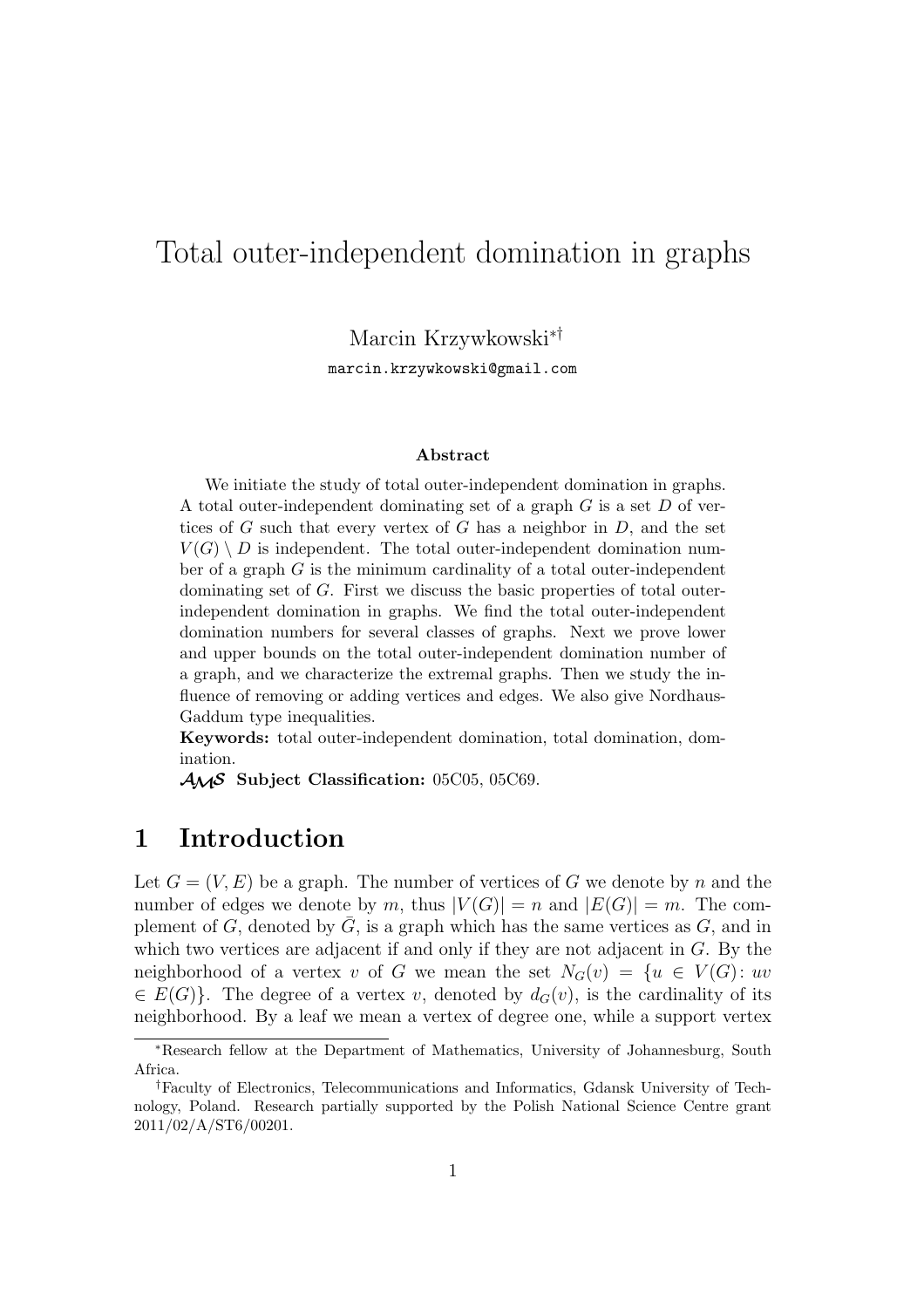is a vertex adjacent to a leaf. We say that a vertex is isolated if it has no neighbor. Let  $\delta(G)$  ( $\Delta(G)$ , respectively) mean the minimum (maximum, respectively) degree among all vertices of  $G$ . The path (cycle, respectively) on  $n$  vertices we denote by  $P_n$  ( $C_n$ , respectively). A wheel  $W_n$ , where  $n \geq 4$ , is a graph with n vertices, formed by connecting a vertex to all vertices of a cycle  $C_{n-1}$ . The distance between two vertices of a graph is the number of edges in a shortest path connecting them. The eccentricity of a vertex is the greatest distance between it and any other vertex. The diameter of a graph  $G$ , denoted by  $diam(G)$ , is the maximum eccentricity among all vertices of G. By  $K_{p,q}$  we denote a complete bipartite graph with partite sets of cardinalities  $p$  and  $q$ . By a star we mean the graph  $K_{1,m}$ . By a double star we mean a graph obtained from a star by joining a positive number of vertices to one of its leaves. Let uv be an edge of a graph G. By subdividing the edge uv we mean removing it, and adding a new vertex, say  $x$ , along with two new edges  $ux$  and  $xv$ . By a subdivided star we mean a graph obtained from a star by subdividing each one of its edges. Generally, let  $K_{t_1,t_2,\dots,t_k}$ denote the complete multipartite graph with vertex set  $S_1 \cup S_2 \cup \ldots \cup S_k$ , where  $|S_i| = t_i$  for positive integers  $i \leq t$ . We say that a subset of  $V(G)$  is independent if there is no edge between any two vertices of this set. The independence number of a graph G, denoted by  $\alpha(G)$ , is the maximum cardinality of an independent subset of the set of vertices of G. The clique number of G, denoted by  $\omega(G)$ , is the number of vertices of a greatest complete graph which is a subgraph of G.

A subset  $D \subseteq V(G)$  is a dominating set of G if every vertex of  $V(G) \setminus D$  has a neighbor in  $D$ , while it is a total dominating set of  $G$  if every vertex of  $G$  has a neighbor in  $D$ . The domination (total domination, respectively) number of  $G$ , denoted by  $\gamma(G)$  ( $\gamma_t(G)$ , respectively), is the minimum cardinality of a dominating (total dominating, respectively) set of  $G$ . Total domination in graphs was introduced by Cockayne, Dawes, and Hedetniemi [3], and further studied for example in [1, 2, 4–8, 10–14]. For a comprehensive survey of domination in graphs, see [9].

A subset  $D \subseteq V(G)$  is a total outer-independent dominating set, abbreviated TOIDS, of G if every vertex of G has a neighbor in D, and the set  $V(G) \setminus D$  is independent. The total outer-independent domination number of  $G$ , denoted by  $\gamma_t^{oi}(G)$ , is the minimum cardinality of a total outer-independent dominating set of  $G$ . A total outer-independent dominating set of  $G$  of minimum cardinality is called a  $\gamma_t^{oi}(G)$ -set.

We initiate the study of total outer-independent domination in graphs. First we discuss the basic properties of total outer-independent domination in graphs. We find the total outer-independent domination numbers for several classes of graphs. Next we prove some lower and upper bounds on the total outer-independent domination number of a graph, and we characterize the extremal graphs. Then we study the influence of removing or adding vertices and edges. We also give Nordhaus-Gaddum type inequalities.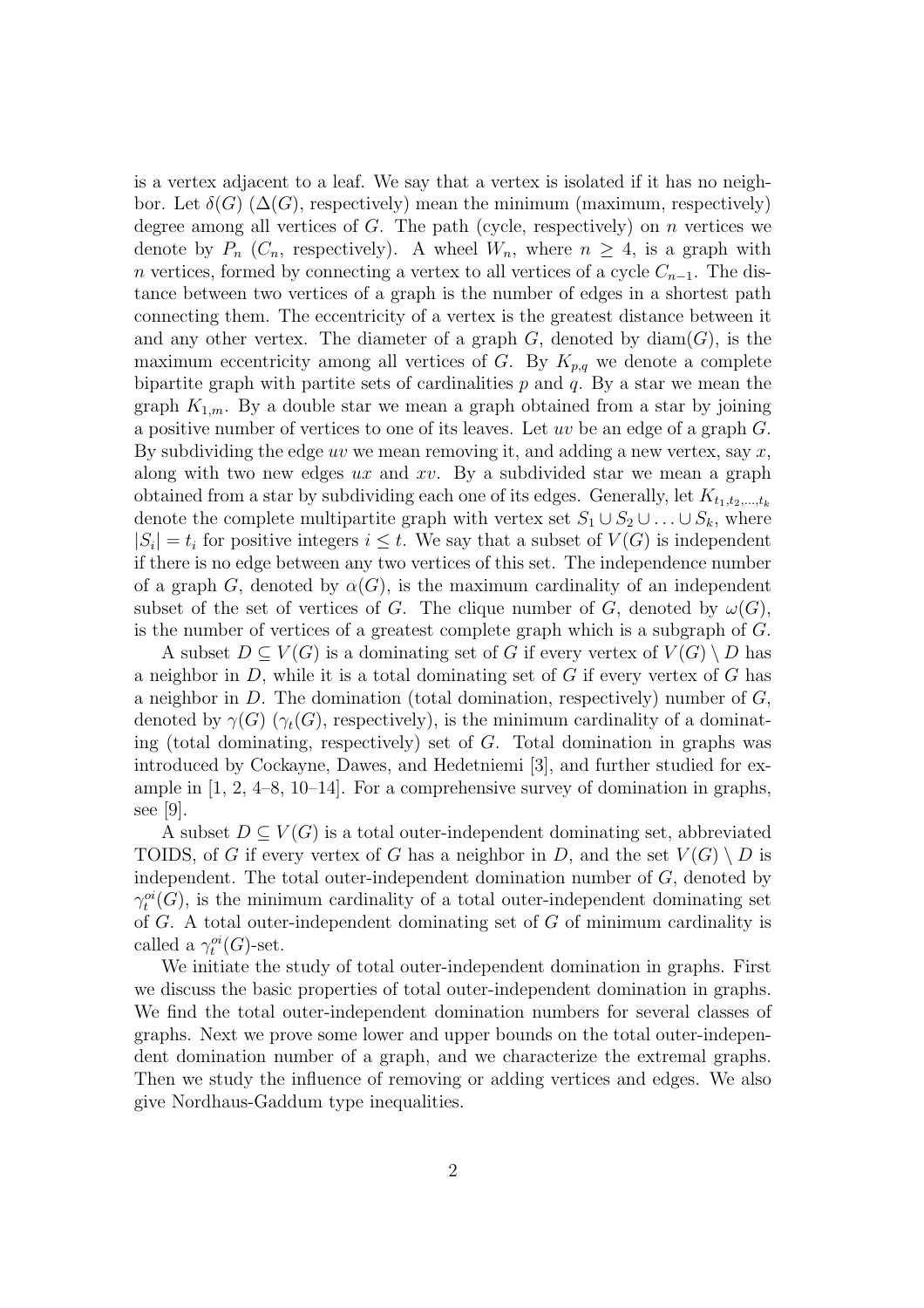#### **2 Results**

Since the one-vertex graph, as well as all graphs with an isolated vertex, does not have neither a total outer-independent dominating set nor a total dominating set, in this paper we consider only graphs without isolated vertices.

We begin with the following straightforward observations.

**Observation 1** *For every graph G we have*  $\gamma_t^{oi}(G) \geq \gamma_t(G)$ *.* 

**Observation 2** *Every support vertex of a graph* G *is in every TOIDS of* G*.*

**Observation 3** *For every connected graph* G *of diameter at least three there* exists a  $\gamma_t^{oi}(G)$ -set that contains no leaf.

**Observation 4** *If*  $n \geq 2$  *is an integer, then*  $\gamma_t^{oi}(K_n) = \max\{n-1, 2\}$ *.* 

**Observation 5** *For every integer*  $n \geq 2$  *we have* 

$$
\gamma_t^{oi}(P_n) = \begin{cases} 2 & \text{if } n = 2; \\ \lfloor 2n/3 \rfloor & \text{if } n \ge 3. \end{cases}
$$

Let us observe that for any non-negative integer there exists a graph such that the difference between its total outer-independent domination and total domination numbers equals that non-negative integer.

**Observation 6** *For every integer*  $n \geq 3$  *we have*  $\gamma_t^{oi}(K_n) = \gamma_t(K_n) + n - 3$ *.* 

**Observation 7** *If*  $n \geq 3$  *is an integer, then*  $\gamma_t^{oi}(C_n) = \lfloor (2n+2)/3 \rfloor$ *.* 

**Observation 8** *For every integer*  $n \geq 4$  *we have*  $\gamma_t^{oi}(W_n) = \lfloor n/2 \rfloor + 1$ *.* 

**Observation 9** If p and q are positive integers, then  $\gamma_t^{oi}(K_{p,q}) = \min\{p,q\} + 1$ .

**Observation 10** *Let*  $k \geq 3$  *be an integer, and let*  $t_1, t_2, \ldots, t_k$  *be positive integers. Then*  $\gamma_t^{oi}(K_{t_1,t_2,\dots,t_k}) = \sum_{i=1}^k t_i - \max\{t_1,t_2,\dots,t_k\}.$ 

**Observation 11** *For every disjoint graphs*  $G_1, G_2, \ldots, G_k$  *we have*  $\gamma_t^{oi}(G_1 \cup G_2)$  $\cup \ldots \cup G_k) = \gamma_t^{oi}(G_1) + \gamma_t^{oi}(G_2) + \ldots + \gamma_t^{oi}(G_k).$ 

Since the complement of every total outer-independent dominating set is independent, we get the following lower bound on  $\gamma_t^{oi}(G)$  for any graph G.

**Observation 12** For every graph G we have  $\gamma_t^{oi}(G) \geq n - \alpha(G)$ .

We have the following lower bound on the total outer-independent domination number of a graph in terms of its clique number.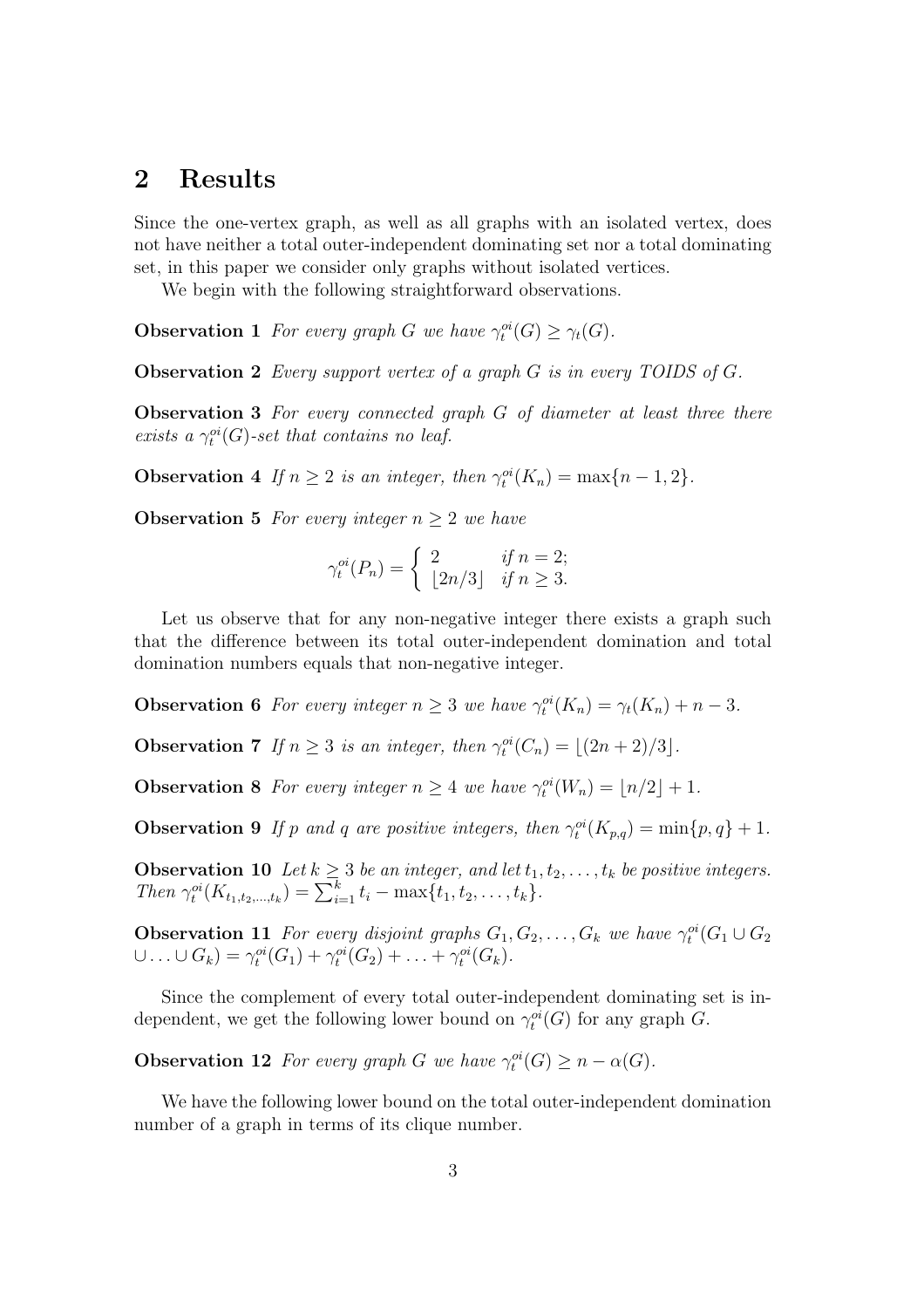**Fact 13** *For every graph G we have*  $\gamma_t^{oi}(G) \ge \omega(G) - 1$ *.* 

**Proof.** Let D be a  $\gamma_t^{oi}(G)$ -set, and let A be a maximum clique in G. Since  $V(G) \setminus D$  is independent, we have  $|(V(G) \setminus D) \cap A| \leq 1$ . This implies that  $|D| \ge |A| - 1$ . We now get  $\gamma_t^{oi}(G) = |D| \ge |A| - 1 = \omega(G) - 1$ . Е

Let us observe that the bound from the previous proposition is tight. For  $n \geq 3$  we have  $\gamma_t^{oi}(K_n) = n - 1 = \omega(K_n) - 1$ .

Now let us observe that for any non-negative integer there exists a graph such that the difference between its total outer-independent domination number and clique number equals that non-negative integer.

**Observation 14** *Let* G *be a subdivided star. We have*  $\gamma_t^{oi}(G) = \omega(G) + \Delta(G) - 1$ *.* 

We now prove that the total outer-independent domination number of a graph is greater than or equal to the minimum degree among all its vertices.

**Fact 15** *For every graph G we have*  $\gamma_t^{oi}(G) \geq \delta(G)$ *.* 

**Proof.** Let D be any  $\gamma_t^{oi}(G)$ -set. If  $D = V(G)$ , then obviously the result is true. Now assume that  $D \neq V(G)$ . Let x be a vertex which does not belong to D. Since  $V(G) \backslash D$  is independent, all neighbors of x belong to the set D. Thus  $|D| \geq d_G(x)$ . By the definition we have  $\delta(G) \leq d_G(x)$ . Therefore  $\gamma_t^{oi}(G) = |D| \geq d_G(x) \geq \delta(G)$ .  $\blacksquare$ 

Since every total outer-independent dominating set has at least two vertices, and all vertices of a graph form a total outer-independent dominating set, we have the following bounds on the total outer-independent domination number of a graph.

**Observation 16** *For every graph G we have*  $2 \leq \gamma_t^{oi}(G) \leq n$ *.* 

We now characterize all graphs which attain the lower bound from the previous observation. For this purpose we introduce a family  $\mathcal{G} = \{G_{k,l,m}: k, l, m \text{ are }$ non-negative integers} of graphs, an element of which is given in Figure 1. A graph  $G_{k,l,m}$  has  $k+l+m+2$  vertices.



Figure 1: A graph  $G_{k,l,m}$  of the family  $\mathcal G$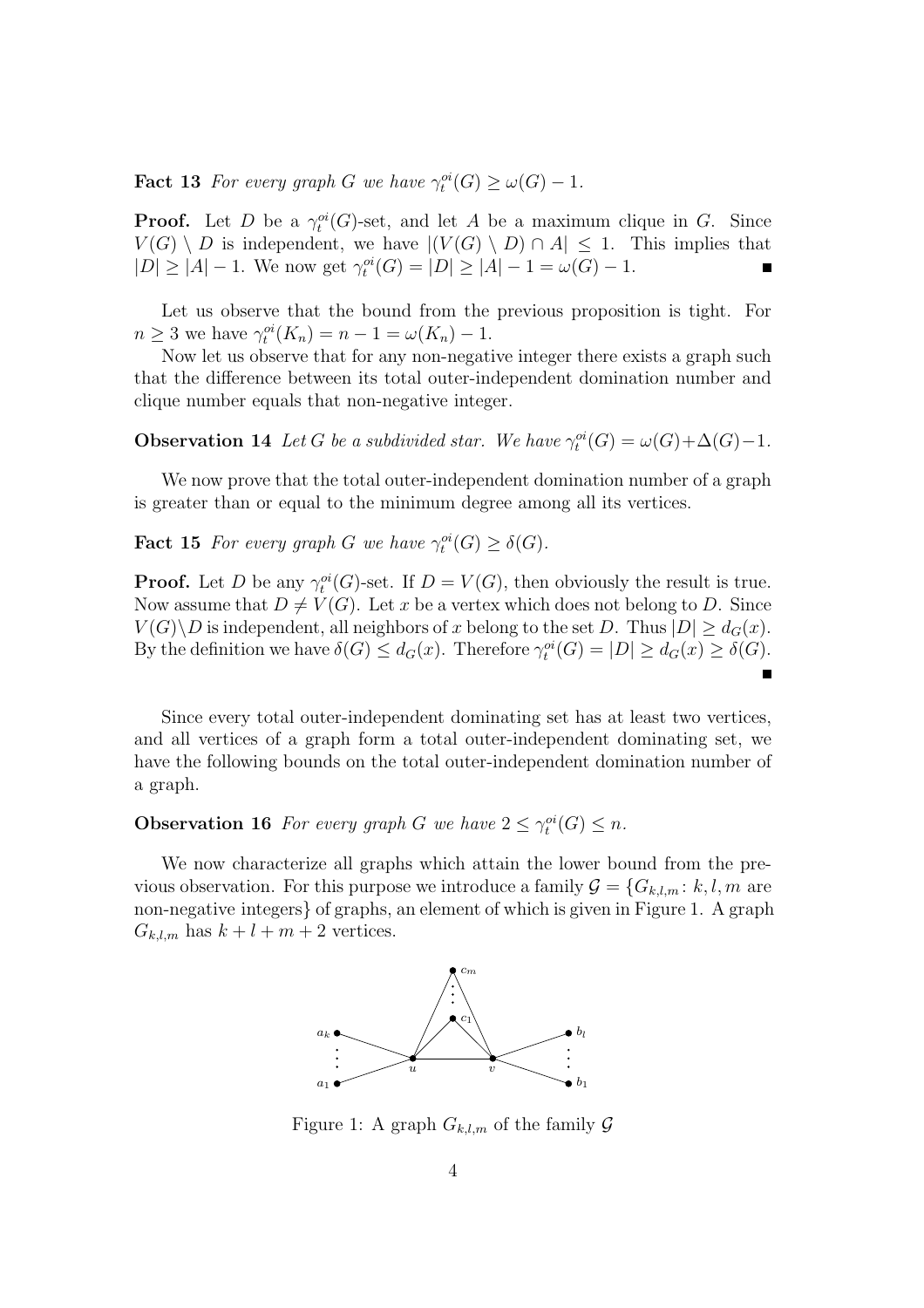#### **Theorem 17** *Let* G *be a graph. We have*  $\gamma_t^{oi}(G) = 2$  *if and only if*  $G \in \mathcal{G}$ *.*

**Proof.** It is easy to see that  $\{u, v\}$  is a TOIDS of any graph of the family  $\mathcal{G}$ . This implies that  $\gamma_t^{oi}(G) = 2$ , for every graph G of the family G. Now assume that for some graph G we have  $\gamma_t^{oi}(G) = 2$ . Let D be a  $\gamma_t^{oi}(G)$ -set. The vertices of D we denote by u and v. Since  $D$  is outer-independent, there is no edge between any two vertices of  $V(G) \setminus D$ . The set D is total dominating, thus every vertex of  $V(G) \setminus D$  is adjacent to u or v. In particular, the vertices u and v are adjacent. Clearly, each vertex of  $V(G) \backslash D$  is adjacent to at least one of the vertices u and v. It is easy to observe that G is a graph of the form presented in Figure 1.  $\blacksquare$ 

We now characterize the graphs attaining the upper bound from Observation 16, that is, the graphs with total outer-independent domination number equaling the number of vertices.

**Theorem 18** *Let* G *be a graph. We have*  $\gamma_t^{oi}(G) = n$  *if and only if*  $G = mK_2$ *.* 

**Proof.** We have  $\gamma_t^{oi}(mK_2) = m \cdot \gamma_t^{oi}(K_2) = 2m = n$ . Now assume that for some graph G we have  $\gamma_t^{oi}(G) = n$ . Let H be any connected component of G. The graph G has no isolated vertices, thus  $|V(H)| \geq 2$ . If  $|V(H)| \geq 3$ , then some vertex of  $H$ , say  $x$ , is not a support vertex. Thus  $x$  is not adjacent to any leaf. Let us observe that  $V(G) \setminus \{x\}$  is a TOIDS of the graph G. Therefore  $\gamma_t^{oi}(G) \leq n-1 < n$ , a contradiction. This implies that  $H = K_2$ , and consequently,  $G = mK_2$ .

**Corollary 19** *Let* G *be a graph.* If  $G \neq mK_2$ , then  $\gamma_t^{oi}(G) \leq n - 1$ .

We now characterize connected graphs attaining the bound from the previous corollary.

**Theorem 20** *Let* G *be a connected graph. We have*  $\gamma_t^{oi}(G) = n - 1$  *if and only if*  $G \in \{P_3, C_4, C_5\}$  *or*  $G$  *is a complete graph on at least three vertices.* 

**Proof.** We have  $\gamma_t^{oi}(P_3) = 2 = 3 - 1$ ,  $\gamma_t^{oi}(C_4) = 3 = 4 - 1$  and  $\gamma_t^{oi}(C_5) = 4$  $= 5 - 1$ . If  $n \geq 3$ , then by Observation 4 we have  $\gamma_t^{oi}(K_n) = n - 1$ . Now assume that for some graph G we have  $\gamma_t^{oi}(G) = n - 1$ . If  $n = 2$ , then  $G = K_2$  and  $\gamma_t^{oi}(G) = 2 = n > n - 1$ , a contradiction. If  $n = 3$ , then  $G = P_3$  or  $G = K_3$ . Now assume that  $n \geq 4$ . If  $\text{diam}(G) = 1$ , then G is a complete graph. Now assume that  $\text{diam}(G) \geq 2$ . Let us observe that there exist two nonadjacent vertices of G, say x and y, such that no common neighbor of x and y has degree two. It is not very difficult to observe that  $V(G) \setminus \{x, y\}$  is a TOIDS of the graph G. Therefore  $\gamma_t^{oi}(G) \leq n-2 < n-1$ , a contradiction.

As a corollary we give a characterization of all graphs with the total outerindependent domination number equaling the number of vertices minus one.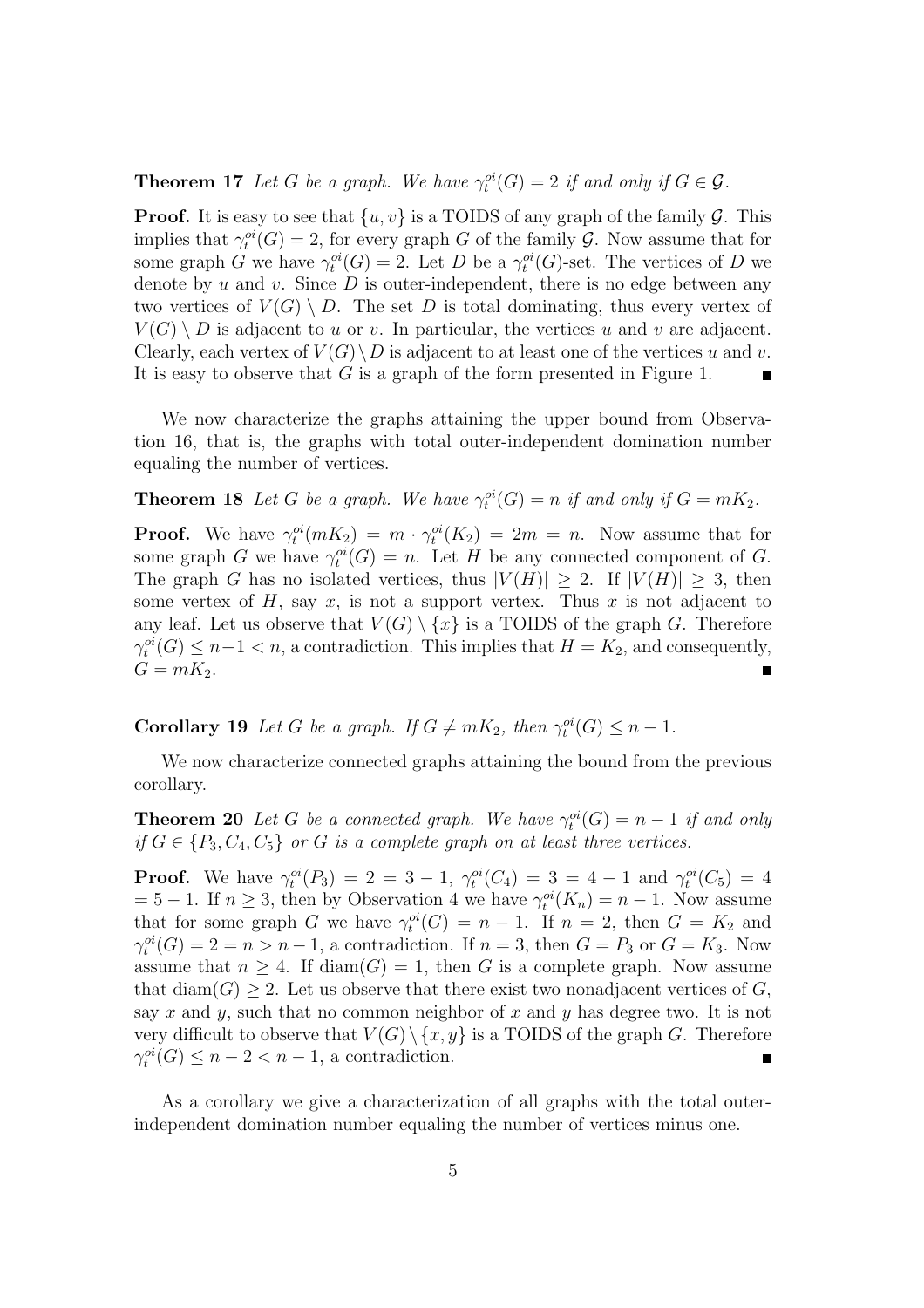**Corollary 21** *Let* G *be a graph.* We have  $\gamma_t^{oi}(G) = n - 1$  *if and only if exactly one component of* G, say H, is such that  $H \in \{P_3, C_4, C_5\}$  or H is a complete *graph on at least three vertices, while every other component of* G *is isomorphic*  $to$   $K_2$ *.* 

We have the following upper bound on the total outer-independent domination number of a graph in terms of its diameter.

**Proposition 22** *If* G *is a graph of diameter* d, then  $\gamma_t^{oi}(G) \leq n - \lfloor (d+1)/3 \rfloor$ *.* 

**Proof.** Let  $v_0, v_1, ..., v_d$  be a diametrical path in G. Let G' be a graph obtained from G by removing all leaves adjacent any of the vertices  $v_2, v_3, ..., v_{d-2}$ . It is not difficult to observe that  $\gamma_t^{oi}(G) \leq \gamma_t^{oi}(G') + |V(G) \setminus V(G')|$ . Notice that diam(G') = diam(G). If  $d = 3k$ , then let  $S = \{v_{3i} : 0 \le i \le d/3\}$ . If  $d = 3k + 1$ , then let  $S = \{v_0\} \cup \{v_{3i+1} : 1 \leq i \leq (d-1)/3\}$ . If  $d = 3k + 2$ , then let S  $=\{v_{3i}: 0 \leq i \leq (d-2)/3\}.$  Let us observe that  $V(G') \setminus S$  is a TOIDS of the graph G'. We now get  $\gamma_t^{oi}(G) \leq \gamma_t^{oi}(G') + |V(G) \setminus V(G')| \leq |V(G') \setminus S| + |V(G)$  $\vert V(G') \vert = n - \left[ (\text{diam}(G') + 1)/3 \right] = n - \left[ (d+1)/3 \right].$  $\blacksquare$ 

Let us observe that the bound from the previous proposition is tight. We have  $\gamma_t^{oi}(P_n) = \lfloor 2n/3 \rfloor = n - \lfloor (n+2)/3 \rfloor = n - \lfloor (d+3)/3 \rfloor = n - \lceil (d+1)/3 \rceil$ .

We have the following upper bound on the total outer-independent domination number of a tree in terms of the maximum degree among all its vertices.

**Lemma 23** *For every tree T we have*  $\gamma_t^{oi}(T) \leq n - \Delta(T) + 1$ *.* 

**Proof.** If diam(T) = 1, then  $T = P_2$ . We have  $\gamma_t^{oi}(P_2) = 2 = n - \Delta(P_2) + 1$ . If  $\text{diam}(T) = 2$ , then T is a star  $K_{1,m}$ . We have  $\Delta(K_{1,m}) = m$ ,  $\gamma_t^{oi}(K_{1,m}) = 2$ , and consequently,  $\gamma_t^{oi}(K_{1,m}) = 2 = m + 1 - m + 1 = n - \Delta(K_{1,m}) + 1$ . If  $\text{diam}(T) = 3$ , then T is a double star. We have  $\gamma_t^{oi}(T) = 2$ ,  $\Delta(T) \leq n-2$ , and consequently,  $\gamma_t^{oi}(T) = 2 \leq n - \Delta(T)$ . Now assume that  $\text{diam}(T) \geq 4$ . Thus the order *n* of the tree  $T$  is at least five. We obtain the result by the induction on the number  $n$ . Assume that the lemma is true for every tree T' of order  $n' < n$ . Let x be a vertex of T of maximum degree. Since T is not a star, there exists a leaf, say  $y$ , which is not adjacent to x. The neighbor of y we denote by z. Let  $T' = T - y$ . We have  $n' = n - 1$  and  $\Delta(T') = \Delta(T)$ . Let D' be any  $\gamma_t^{oi}(T')$ -set. If  $z \in D'$ , then it is easy to see that D' is a TOIDS of the tree T. Now assume that  $z \notin D'$ . Observe that  $D' \cup \{z\}$  is a TOIDS of the tree T. Therefore  $\gamma_t^{oi}(T) \leq \gamma_t^{oi}(T') + 1$ . We now get  $\gamma_t^{oi}(T) \leq \gamma_t^{oi}(T') + 1 \leq n' - \Delta(T') + 2 = n - \Delta(T) + 1.$ 

The next fact follows from the proof of the previous lemma.

**Fact 24** *Let* T *be a tree.* We have  $\gamma_t^{oi}(T) = n - \Delta(T) + 1$  *if and only if* T *has diameter at most two.*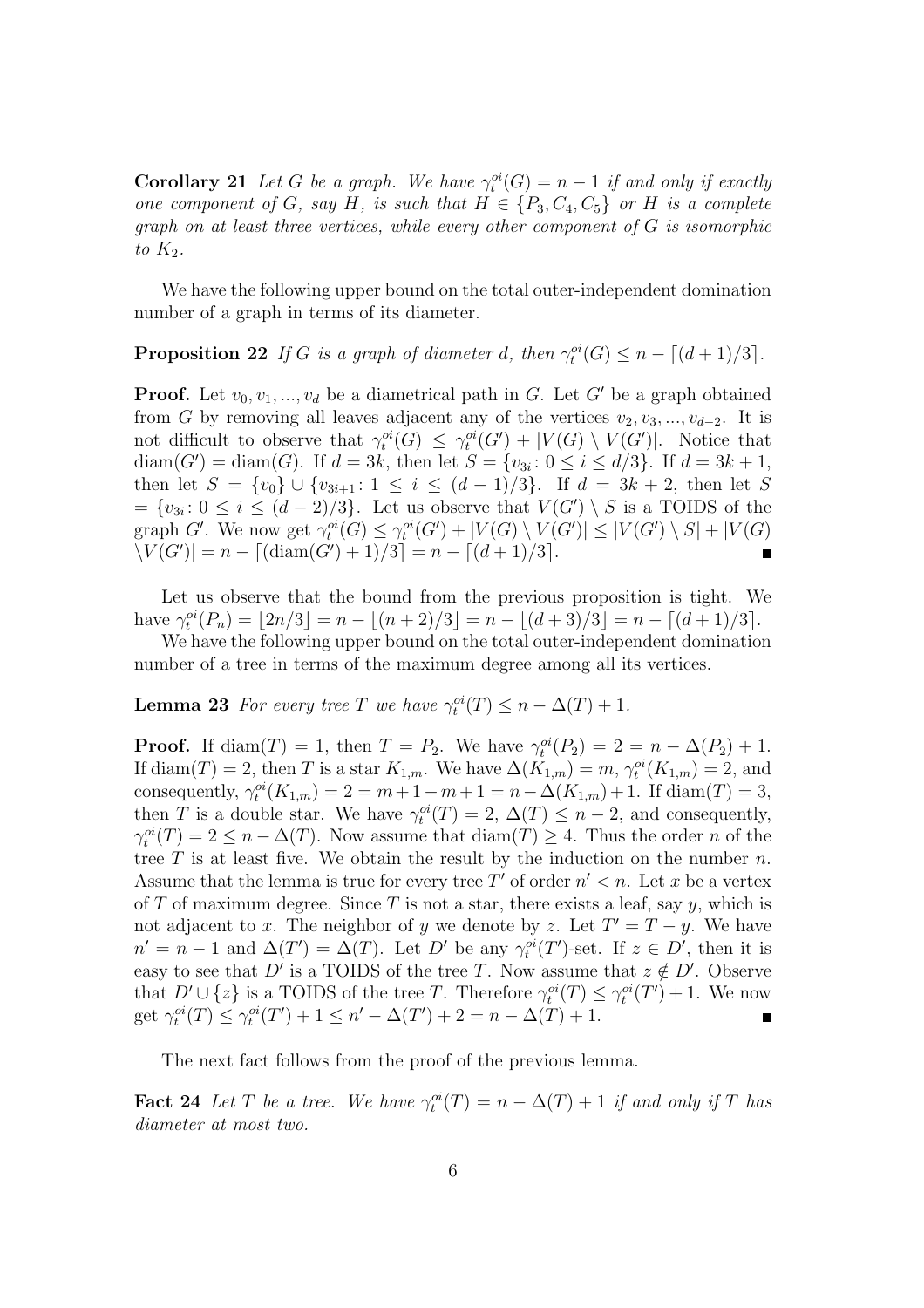We now easily get the following corollary.

**Corollary 25** For every tree T of diameter at least three we have  $\gamma_t^{oi}(T) \leq$  $n - \Delta(T)$ .

By subdividing an edge at most twice we mean subdividing it once, twice, or not subdividing it at all. We now characterize all trees attaining the bound from Corollary 25. For this purpose we introduce a family  $\mathcal T$  of trees that can be obtained from a star either by subdividing one of its edges thrice, or by subdividing every edge at most twice in such way that some edge is subdivided at least once and some edge is subdivided at most once.

**Theorem 26** Let T be a tree. We have  $\gamma_t^{oi}(T) = n - \Delta(T)$  if and only if T *belongs to the family*  $\mathcal{T}$ *.* 

**Proof.** Let T be a tree of the family T. If T was obtained from  $K_{1,2}$ , then  $T \in \{P_4, P_5, P_6\}$ . We have  $\Delta(P_4) = \Delta(P_5) = \Delta(P_6) = 2$ ,  $\gamma_t^{oi}(P_4) = 2$ ,  $\gamma_t^{oi}(P_5) = 3$ and  $\gamma_t^{oi}(P_6) = 4$ . We now get  $\gamma_t^{oi}(P_4) = 2 = |V(P_4)| - \Delta(P_4)$ ,  $\gamma_t^{oi}(P_5) = 3$  $= |V(P_5)| - \Delta(P_5)$  and  $\gamma_t^{oi}(P_6) = 4 = |V(P_6)| - \Delta(P_6)$ . Now assume that T was obtained from  $K_{1,m}$  for some  $m \geq 3$ . The vertex of T of maximum degree we denote by x. If some edge of  $K_{1,m}$  was subdivided thrice, then observe that all vertices which are not leaves form a  $\gamma_t^{oi}(T)$ -set. Thus  $\gamma_t^{oi}(T) = n - \Delta(T)$ . Now assume that while obtaining T from a star, every edge was subdivided at most twice in such way that some edge was subdivided at least once and some edge was subdivided at most once. Notice that T has diameter at least three. Let D be a  $\gamma_t^{oi}(T)$ -set that contains no leaf. Since some edge was subdivided at most once, the vertex  $x$  is adjacent to a leaf or to a support vertex of degree two. Let us observe that all vertices of  $T$  which are not leaves belong to the set  $D$ . We now get  $\gamma_t^{oi}(T) = |D| = n - \Delta(T)$ .

Now assume that for some tree T we have  $\gamma_t^{oi}(T) = n - \Delta(T)$ . Fact 24 implies that diam(T) > 3. Let x be the vertex of T of maximum degree. Clearly, T has at least  $\Delta(T)$  leaves. Suppose that it has more than  $\Delta(T)$  leaves. By Observation 3, there exists a  $\gamma_t^{oi}(T)$ -set that contains no leaf. Therefore  $\gamma_t^{oi}(T) \leq n - \Delta(T) - 1$  $\langle n - \Delta(T) \rangle$ , a contradiction. Thus the tree T has exactly  $\Delta(T)$  leaves. Let us observe that  $T$  can be obtained from a star by multiple subdividing its edges. Assume that while obtaining the tree T, some edge of a star was subdivided at least thrice. Thus there is a neighbor of x, say y, such that the tree resulting from T by removing the edge  $xy$ , and which contains the vertex y, is a path on at least four vertices. Let  $a$  be the vertex of this path which is a leaf of  $T$ . The neighbor of a we denote by b, and the neighbor of b other than a we denote by c. Let  $T' = T - a - b - c$ . Obviously,  $\Delta(T') = \Delta(T)$ . If  $\text{diam}(T') = 2$ , then T can be obtained from a star by subdividing one of its edges thrice. Now assume that  $\text{diam}(T') \geq 3$ . Let D' be any  $\gamma_t^{oi}(T')$ -set. It is easy to observe that  $D' \cup \{b, c\}$  is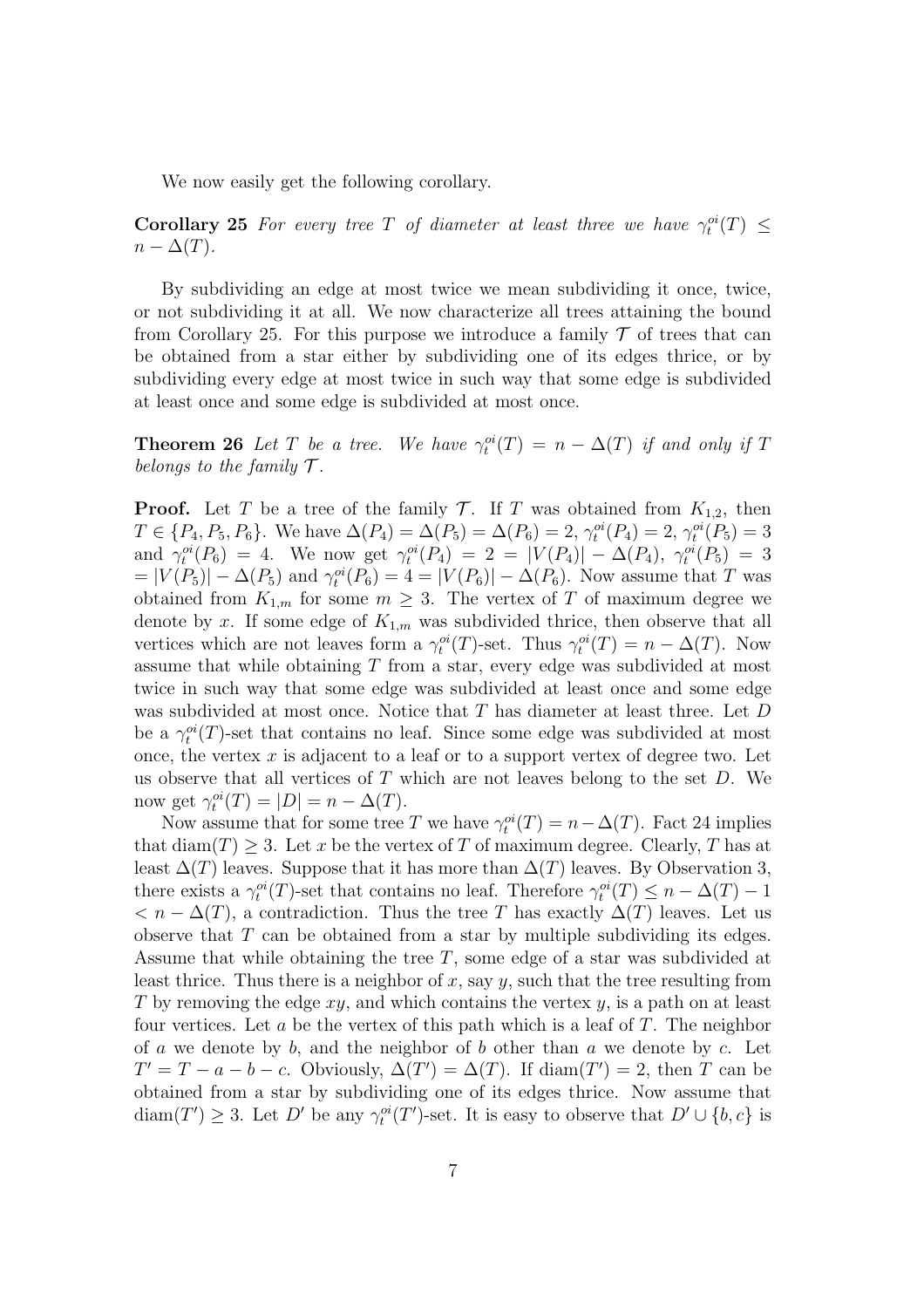a TOIDS of the tree T. Thus  $\gamma_t^{oi}(T) \leq \gamma_t^{oi}(T') + 2$ . Using Corollary 25 we get  $\gamma_t^{oi}(T) \leq \gamma_t^{oi}(T') + 2 \leq |V(T')| - \Delta(T') + 2 = |V(T)| - 3 - \Delta(T) + 2 = n - \Delta(T) - 1$  $\langle n-\Delta(T),\alpha\rangle$  contradiction. Therefore the tree T can be obtained from a star by subdividing every edge at most twice. Suppose that while obtaining the tree T every edge of a star was subdivided exactly twice. Obviously,  $n = 3\Delta(T) + 1$ . Let us observe that  $\gamma_t^{oi}(T) = 2\Delta(T)$ . We now get  $\gamma_t^{oi}(T) = 2\Delta(T) = 3\Delta(T) + 1$  $-\Delta(T) - 1 = n - \Delta(T) - 1 < n - \Delta(T)$ , a contradiction. This implies that while obtaining the tree T some edge of a star was subdivided at most once. Obviously, to obtain the tree T we have to subdivide some edge of a star  $K_{1,m}$ , otherwise  $T = K_{1,m}$  and  $\gamma_t^{oi}(T) = 2 > 1 = m + 1 - m = n - \Delta(T)$ . П

We have the following bounds on the total outer-independent domination number of a graph in terms of its order and size.

**Proposition 27** *For every graph* G *we have*

$$
\frac{2n-3-\sqrt{(2n-3)^2-8(m-1)}}{2} \le \gamma_t^{oi}(G) \le \frac{2n-3+\sqrt{(2n-3)^2-8(m-1)}}{2}
$$

*.*

**Proof.** Let D be a  $\gamma_t^{oi}(G)$ -set. Let t denote the number of edges between the vertices of D and the vertices of  $V(G) \backslash D$ . We have  $m \leq t + |E(G[D])|$ . Obviously,  $t \leq |D| \cdot |V(G) \setminus D|$ . Notice that  $|E(G[D])| \leq (|D|-1)(|D|-2)/2$ . Now simple calculations imply the result.

We now study the influence of the removal of a vertex of a graph on its total outer-independent domination number.

**Proposition 28** *Let* G *be a graph, and let* v *be a vertex of* G*. If* G − v *has no* isolated vertex, then  $\gamma_t^{oi}(G) - 2 \leq \gamma_t^{oi}(G - v) \leq \gamma_t^{oi}(G) + d_G(v) - 1$ .

**Proof.** Let D be any  $\gamma_t^{oi}(G)$ -set. If  $v \notin D$ , then it is easy to see that D is a TOIDS of the graph  $G-v$ . Now assume that  $v \in D$ . Let  $v_1, v_2, \ldots, v_{d_G(v)}$  be the neighbors of v. Let  $x_i$  be a neighbor of  $v_i$  other than v, for  $i \in \{1, 2, ..., d_G(v)\}\$ . Let us observe that  $D \cup \{x_1, x_2, \ldots, x_{d_G(v)}\} \backslash \{v\}$  is a TOIDS of the graph G. Thus  $\gamma_t^{oi}(G-v) \le |D \cup \{x_1, x_2, \dots, x_{d_G(v)}\} \setminus \{v\}| \le |D|-1+d_G(v) = \gamma_t^{oi}(G)+d_G(v)-1.$ Now let D' be any  $\gamma_t^{oi}(G-v)$ -set. If some vertex of  $N_G(v)$  belongs to the set D', then it is easy to see that  $D' \cup \{v\}$  is a TOIDS of the graph G. Now assume that no vertex of  $N_G(v)$  belongs to the set D'. Let x be any vertex of  $N_G(v)$ . It is easy to observe that  $D' \cup \{v, x\}$  is a TOIDS of the graph G. Therefore  $\gamma_t^{oi}(G) \leq \gamma_t^{oi}(G - v) + 2.$ г

Let us observe that the bounds from the previous proposition are tight. For the lower bound, let  $G$  be a graph obtained from a star by subdividing every edge thrice. Observe that  $\gamma_t^{oi}(G) = 2\Delta(G) + 2$ . The vertex of G which has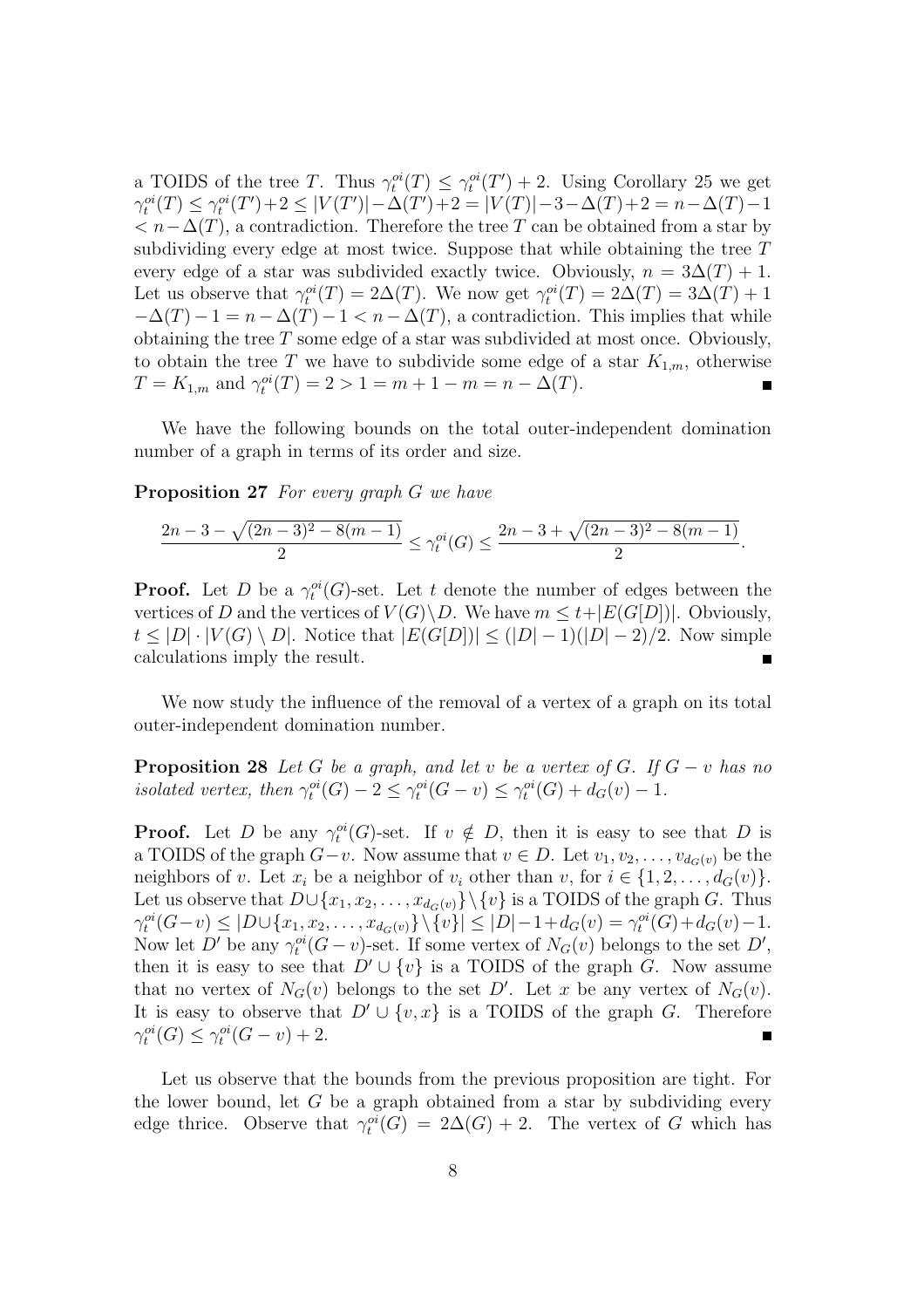minimum eccentricity we denote by v. Obviously,  $G-v = \Delta(G)P_4$ . Consequently,  $\gamma_t^{oi}(G-v) = \gamma_t^{oi}(\Delta(G)P_4) = \Delta(G) \cdot \gamma_t^{oi}(P_4) = 2\Delta(G)$ . We now get  $\gamma_t^{oi}(G)$  $= 2\Delta(G) + 2 = \gamma_t^{oi}(G - v) + 2$ . For the upper bound, let G be a subdivided star. It is easy to observe that  $\gamma_t^{oi}(G) = \Delta(G) + 1$ . The vertex of minimum eccentricity we denote by v. Obviously,  $d_G(v) = \Delta(G)$ . We have  $G-v = \Delta(G)K_2$ . Consequently,  $\gamma_t^{oi}(G - v) = \gamma_t^{oi}(\Delta(G)K_2) = \Delta(G) \cdot \gamma_t^{oi}(K_2) = 2\Delta(G) = \Delta(G) + 1 + \Delta(G) - 1$  $= \gamma_t^{oi}(G) + d_G(v) - 1.$ 

We now show that for any non-negative integer there exists a graph such that the removal of some its vertex increases the total outer-independent domination number by that non-negative integer.

**Fact 29** *For every non-negative integer* k *there exists a graph* G *such that for some vertex v* of *G* we have  $\gamma_t^{oi}(G - v) - \gamma_t^{oi}(G) = k$ .

**Proof.** Let  $m = k + 1$ , and let G be a subdivided star with m leaves. Let v be the vertex of G of minimum eccentricity. It is easy to see that  $\gamma_t^{oi}(G) = m + 1$ . We have  $G - v = mK_2$ . Obviously,  $\gamma_t^{oi}(mK_2) = m \cdot \gamma_t^{oi}(K_2) = 2m$ . We now get  $\gamma_t^{oi}(G - v) - \gamma_t^{oi}(G) = 2m - (m + 1) = m - 1 = k.$  $\blacksquare$ 

We now study the influence of the removal of an edge of a graph on its total outer-independent domination number.

**Proposition 30** *Let* G *be a graph, and let* e *be an edge of* G*. If* G − e *has no* isolated vertex, then  $\gamma_t^{oi}(G) - 1 \leq \gamma_t^{oi}(G - e) \leq \gamma_t^{oi}(G) + 2$ .

**Proof.** Let  $e = xy$  and let D be a  $\gamma_t^{oi}(G)$ -set. Let a denote a neighbor of x other than  $y$ , and let  $b$  denote a neighbor of  $y$  other than  $x$ . It is easy to observe that  $D \cup \{a, b\}$  is a TOIDS of the graph  $G - e$ . Thus  $\gamma_t^{oi}(G - e) \leq |D \cup \{a, b\}|$  $\leq |D| + 2 = \gamma_t^{oi}(G) + 2$ . Now let D' be a  $\gamma_t^{oi}(G - e)$ -set. If some of the vertices x and y belongs to the set  $D'$ , then  $D'$  is a TOIDS of the graph G. If none of the vertices x and y belongs to the set D', then it is easy to observe that  $D' \cup \{x\}$  is a TOIDS of the graph G. Therefore  $\gamma_t^{oi}(G) \leq \gamma_t^{oi}(G - e) + 1$ .  $\blacksquare$ 

Let us observe that the bounds following from the previous proposition are tight. For the lower bound, let us remove an edge of the complete graph  $K_4$ . For the upper bound, consider a path  $P_4$  and its central edge.

Similarly, adding an edge has the following influence on the total outerindependent domination number of a graph.

**Proposition 31** *Let* G *be a graph.* If  $e \notin E(G)$ *, then*  $\gamma_t^{oi}(G) - 2 \leq \gamma_t^{oi}(G + e)$  $\leq \gamma_t^{oi}(G) + 1.$ 

We now give Nordhaus-Gaddum type inequalities for the sum of the total outer-independent domination number of a graph and its complement.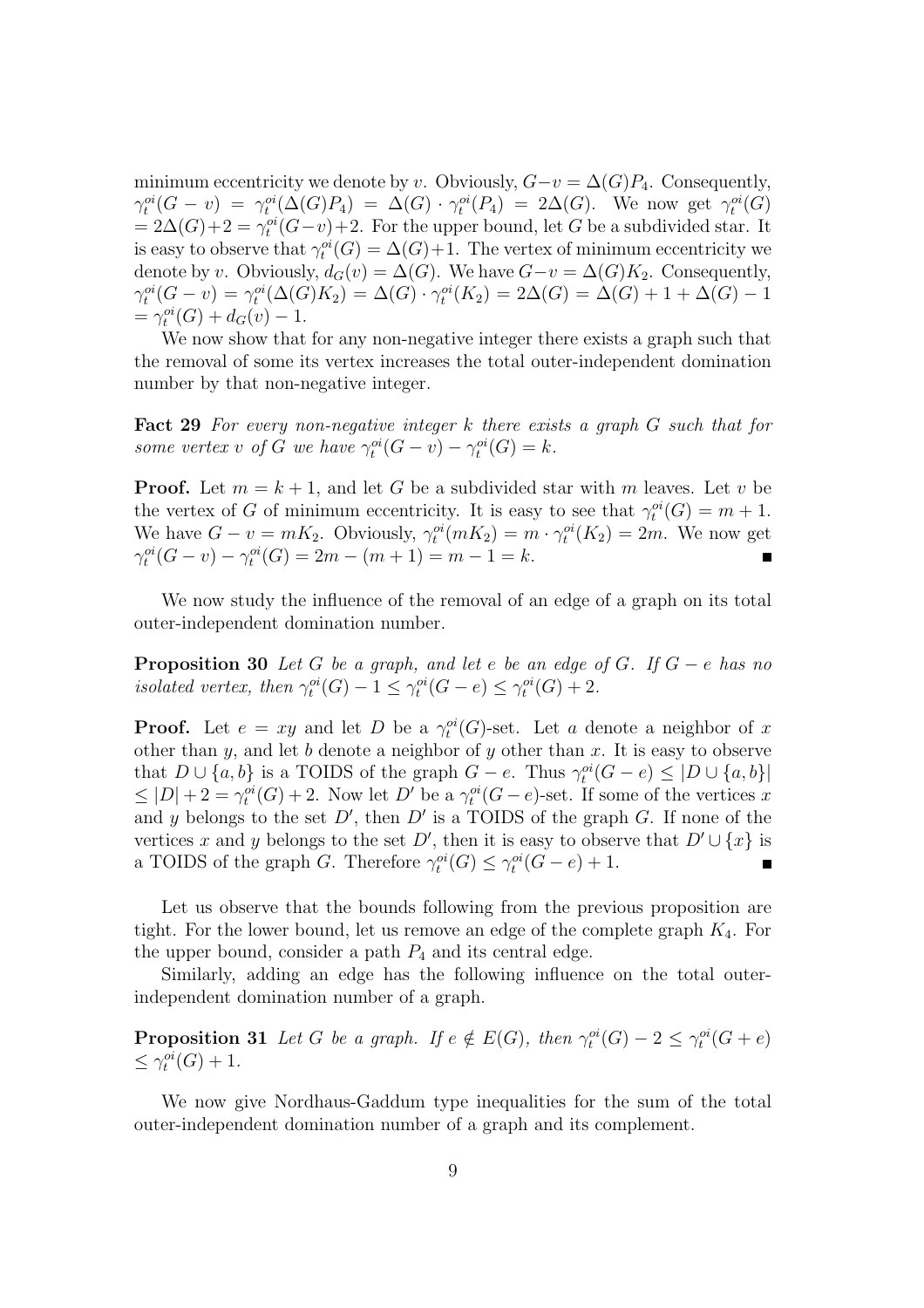**Theorem 32** *For every graph G we have*  $n - 1 \leq \gamma_t^{oi}(G) + \gamma_t^{oi}(\bar{G}) \leq 2n - 1$ *.* 

**Proof.** Let D be any  $\gamma_t^{oi}(G)$ -set. Since  $V(G) \setminus D$  is independent, the vertices of  $V(G) \setminus D$  form a clique in  $\overline{G}$ . Let  $\overline{D}$  be any  $\gamma_t^{oi}(\overline{G})$ -set. The vertices of  $V(G) \setminus D$ form a complete subgraph of G, thus at most one of them does not belong to  $D$ as  $V(\bar{G}) \setminus \bar{D}$  is independent. Therefore  $|\bar{D}| \geq |V(G) \setminus D| - 1$ . We now get  $\gamma_t^{oi}(G) + \gamma_t^{oi}(\bar{G}) = |D| + \gamma_t^{oi}(\bar{G}) \geq |D| + |V(G) \setminus D| - 1 = n - 1$ . Obviously,  $\gamma_t^{oi}(G) \leq n$  and  $\gamma_t^{oi}(\bar{G}) \leq n$ . If  $\gamma_t^{oi}(G) + \gamma_t^{oi}(\bar{G}) = 2n$ , then  $\gamma_t^{oi}(G) = n$  and  $\gamma_t^{oi}(\bar{G}) = n$ . By Theorem 18 we have  $G = m_1K_2$  and  $\bar{G} = m_2K_2$ . Since this is not possible, we have  $\gamma_t^{oi}(G) + \gamma_t^{oi}(\bar{G}) < 2n$ .  $\blacksquare$ 

Now let us observe that the bounds from the previous theorem are tight. For the lower bound, consider the graph  $G_{1,1,1}$  of the family  $\mathcal G$  and its complement  $\overline{G_{1,1,1}}$ , both given in Figure 2. Let us observe that the graphs  $G_{1,1,1}$  and  $\overline{G_{1,1,1}}$  are isomorphic. We have  $\gamma_t^{oi}(G_{1,1,1}) + \gamma_t^{oi}(\overline{G_{1,1,1}}) = 2\gamma_t^{oi}(G_{1,1,1}) = 4 = n - 1$ . For the upper bound, consider the cycle  $C_4$  and its complement  $\overline{C_4} = P_2 \cup P_2$ . We have  $\gamma_t^{oi}(C_4) + \gamma_t^{oi}(\overline{C_4}) = \gamma_t^{oi}(C_4) + \gamma_t^{oi}(P_2 \cup P_2) = 3 + 4 = 2n - 1.$ 



Figure 2: The graphs  $G_{1,1,1}$  and  $G_{1,1,1}$ 

We now prove that the cycle on four vertices and its complement are the only graphs which attain the upper bound from Theorem 32.

**Theorem 33** *Let* G *be a graph.* We have  $\gamma_t^{oi}(G) + \gamma_t^{oi}(\bar{G}) = 2n - 1$  if and only *if*  $G = C_4$  *or*  $\bar{G} = C_4$ *.* 

**Proof.** Obviously,  $\gamma_t^{oi}(C_4) + \gamma_t^{oi}(\bar{C}_4) = 7 = 2n - 1$ . Now assume that for some graph G we have  $\gamma_t^{oi}(G) + \gamma_t^{oi}(\tilde{G}) = 2n - 1$ . Without loss of generality we assume that  $\gamma_t^{oi}(G) = n$ . By Theorem 18 we have  $G = mK_2$ . Clearly,  $m \geq 2$  as otherwise  $\overline{G}$  has an isolated vertex. If  $m = 2$ , then  $G = K_2 \cup K_2$ , and consequently,  $\bar{G} = C_4$ . Now assume that  $m \geq 3$ . Let  $E(mK_2) = \{u_1v_1, u_2v_2, \ldots, u_mv_m\}.$ Observe that  $\{u_2, v_2, u_3, v_3, \ldots, u_m, v_m\}$  is a TOIDS of the graph  $\overline{mK_2}$ . Therefore  $\gamma_t^{oi}(\overline{mK_2}) \leq n-2$ . We now get  $\gamma_t^{oi}(mK_2) + \gamma_t^{oi}(\overline{mK_2}) \leq n+n-2 < 2n-1$ , a contradiction.  $\blacksquare$ 

**Corollary 34** *If graphs* G and  $\overline{G}$  are different from  $C_4$ , then  $\gamma_t^{oi}(G) + \gamma_t^{oi}(\overline{G})$  $< 2n - 2.$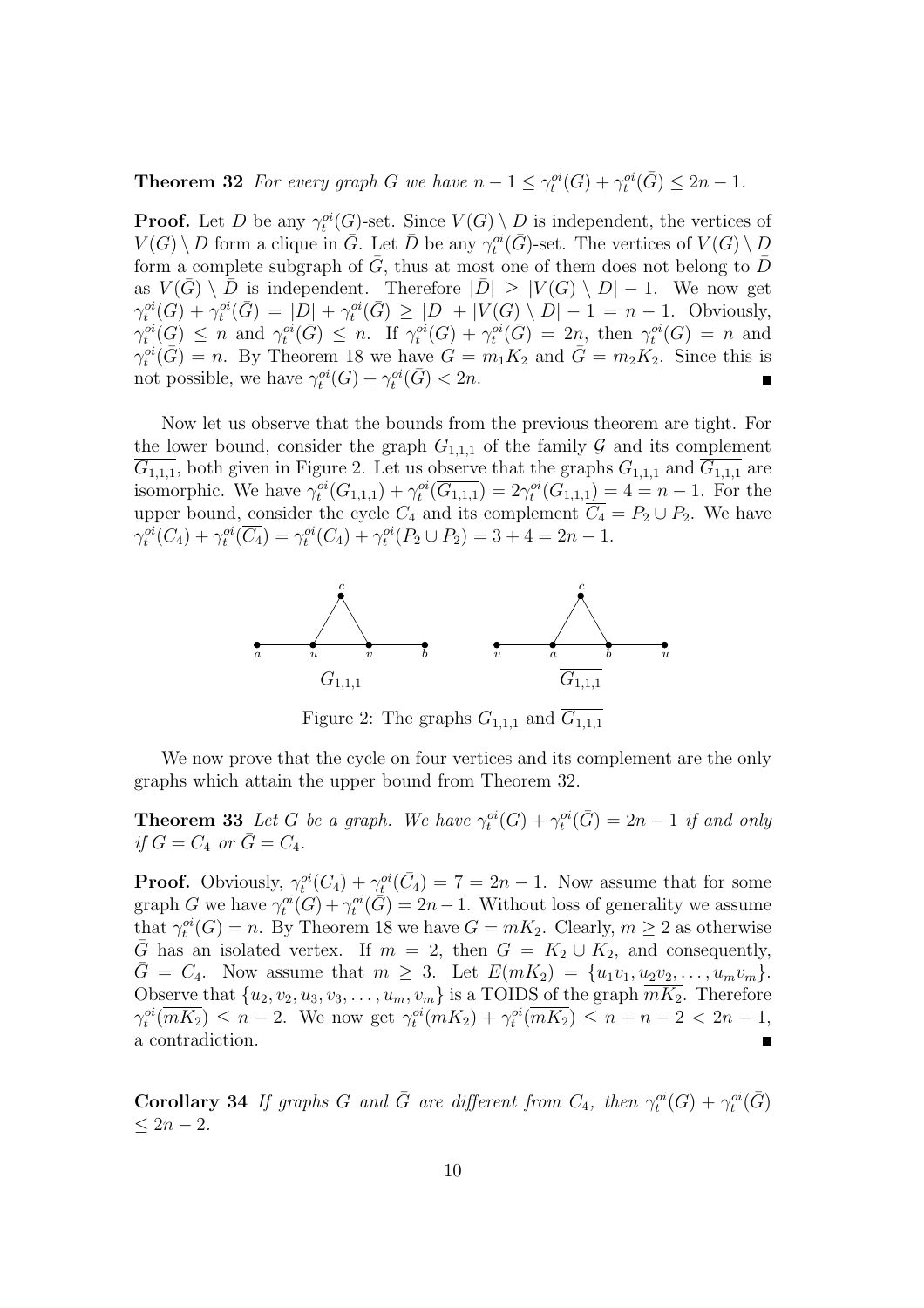We now characterize all graphs, which attain the bound from the previous corollary.

**Theorem 35** *Let* G *be a graph.* We have  $\gamma_t^{oi}(G) + \gamma_t^{oi}(\bar{G}) = 2n - 2$  if and only *if*  $G = mK_2$  *or*  $\overline{G} = mK_2$ *, where*  $m \geq 3$ *.* 

**Proof.** If  $G = mK_2$ , then  $\gamma_t^{oi}(G) = n$ . It is not very difficult to verify that  $\gamma_t^{oi}(\bar{G}) = n-2$ . Now assume that for some graph G we have  $\gamma_t^{oi}(G) + \gamma_t^{oi}(\bar{G})$  $= 2n-2$ . Without loss of generality we may assume that  $\gamma_t^{oi}(G) \geq \gamma_t^{oi}(\bar{G})$ . Thus either  $\gamma_t^{oi}(G) = n - 1$  and  $\gamma_t^{oi}(\bar{G}) = n - 1$ , or  $\gamma_t^{oi}(G) = n$  and  $\gamma_t^{oi}(\bar{G}) = n - 2$ . First assume that  $\gamma_t^{oi}(G) = n - 1$ . Obviously, some of the graphs G or G is connected. Without loss of generality assume that  $G$  is connected. Theorem 20 implies that  $G \in \{P_3, C_4, C_5\}$  or G is a complete graph on at least three vertices. It is not difficult to verify that  $\gamma_t^{oi}(\bar{G}) \neq n-1$ . Now assume that  $\gamma_t^{oi}(G) = n$  and  $\gamma_t^{oi}(\bar{G}) = n - 2$ . By Theorem 18 we have  $G = mK_2$ . It is not very difficult to verify that  $\gamma_t^{oi}(\bar{G}) = n - 2$  only for  $m \geq 3$ . П

**Corollary 36** *If*  $G \neq mK_2$  *and*  $\bar{G} \neq mK_2$ *, for any*  $m \geq 2$ *, then*  $\gamma_t^{oi}(G) + \gamma_t^{oi}(\bar{G})$ ≤ 2n − 3*.*

We now improve the lower bound from Theorem 32.

**Theorem 37** *For every graph* G with l leaves we have  $\gamma_t^{oi}(G) + \gamma_t^{oi}(\bar{G}) \geq n+l-2$ .

**Proof.** Let D and  $\bar{D}$  be any  $\gamma_t^{oi}(G)$ -set and  $\gamma_t^{oi}(\bar{G})$ -set, respectively. If some leaf of G does not belong to the set  $\tilde{D}$ , then  $\gamma_t^{oi}(\tilde{G}) \geq n-2$ , and we easily obtain the result. Now assume that all leaves of G belong to the set  $\overline{D}$ . Since  $V(G) \setminus D$  is independent, the vertices of  $V(G) \setminus D$  form a clique in G. Consequently, at most one of them does not belong to  $\bar{D}$  as  $V(\bar{G}) \setminus \bar{D}$  is independent. Therefore  $|\bar{D}|$  $\geq |V(G)\setminus D|+l-1$ . We now get  $\gamma_t^{oi}(G)+\gamma_t^{oi}(\overline{G})\geq |D|+|V(G)\setminus D|+l-1 > n+l-2$ .

### **References**

- [1] R. Allan, R. Laskar and S. Hedetniemi, *A note on total domination,* Discrete Mathematics 49 (1984), 7–13.
- [2] S. Arumugam and A. Thuraiswamy, *Total domination in graphs,* Ars Combinatoria 43 (1996), 89–92.
- [3] E. Cockayne, R. Dawes and S. Hedetniemi, *Total domination in graphs,* Networks 10 (1980), 211–219.